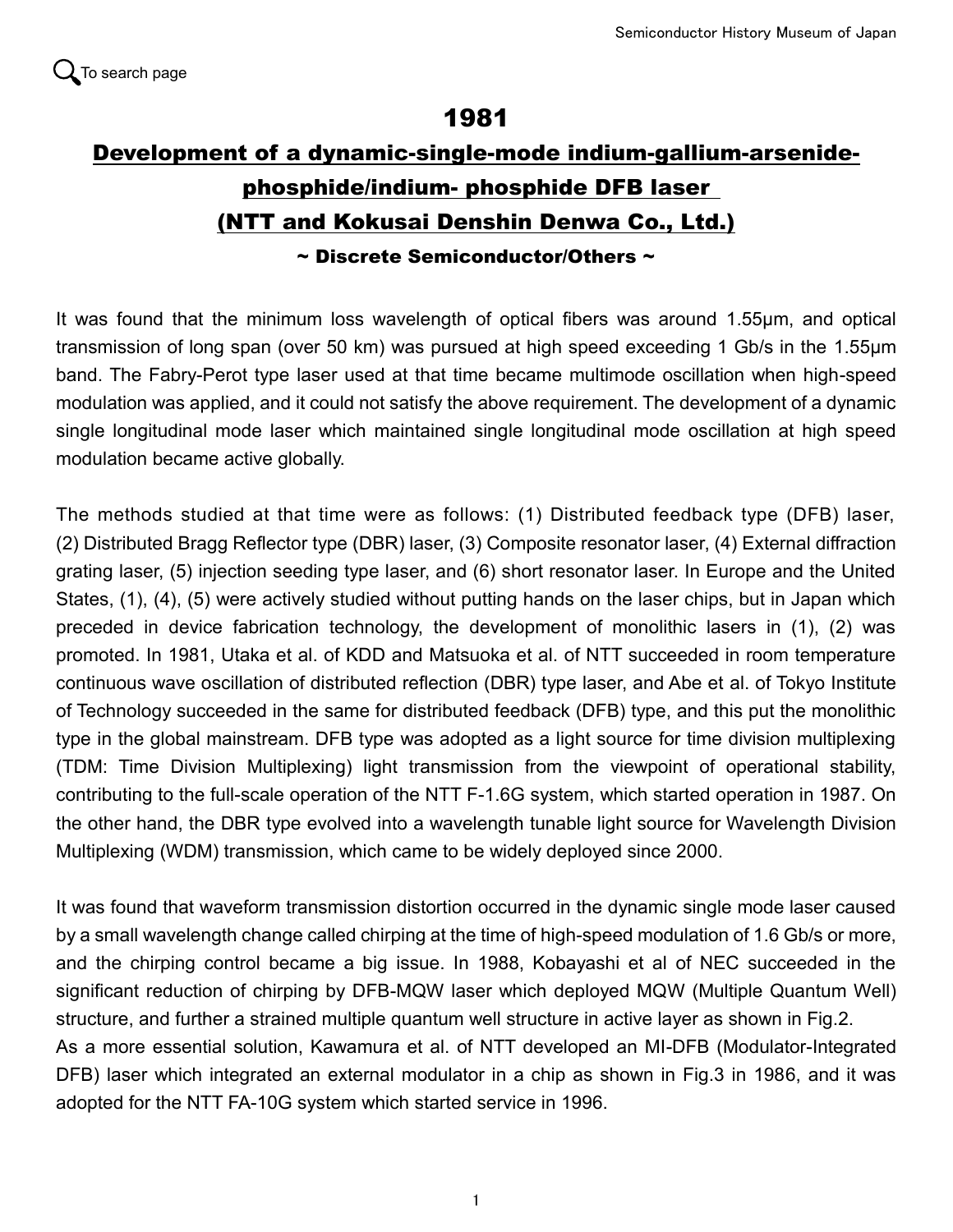(1) Distributed feedback type (DFB) laser (4) External diffraction grating laser **MARKETURS STATE** Amplification region Amplification region (2) Distributed Bragg reflector type (DBR) laser (5) Injection seeding type laser 8000000000 **REPORTS BUSINESS CONTROL** Amp. region Amp. region Amp. region Phase adjust. Filter (3) Composite resonator laser (6) Short resonator laser *<u>mmmmmmm</u>* mmmm Amp region **Amp** region

Fig.1: Dynamic single longitudinal mode lasers studied (1)



Fig.2: Structural schematic of distributed feedback multiple quantum well